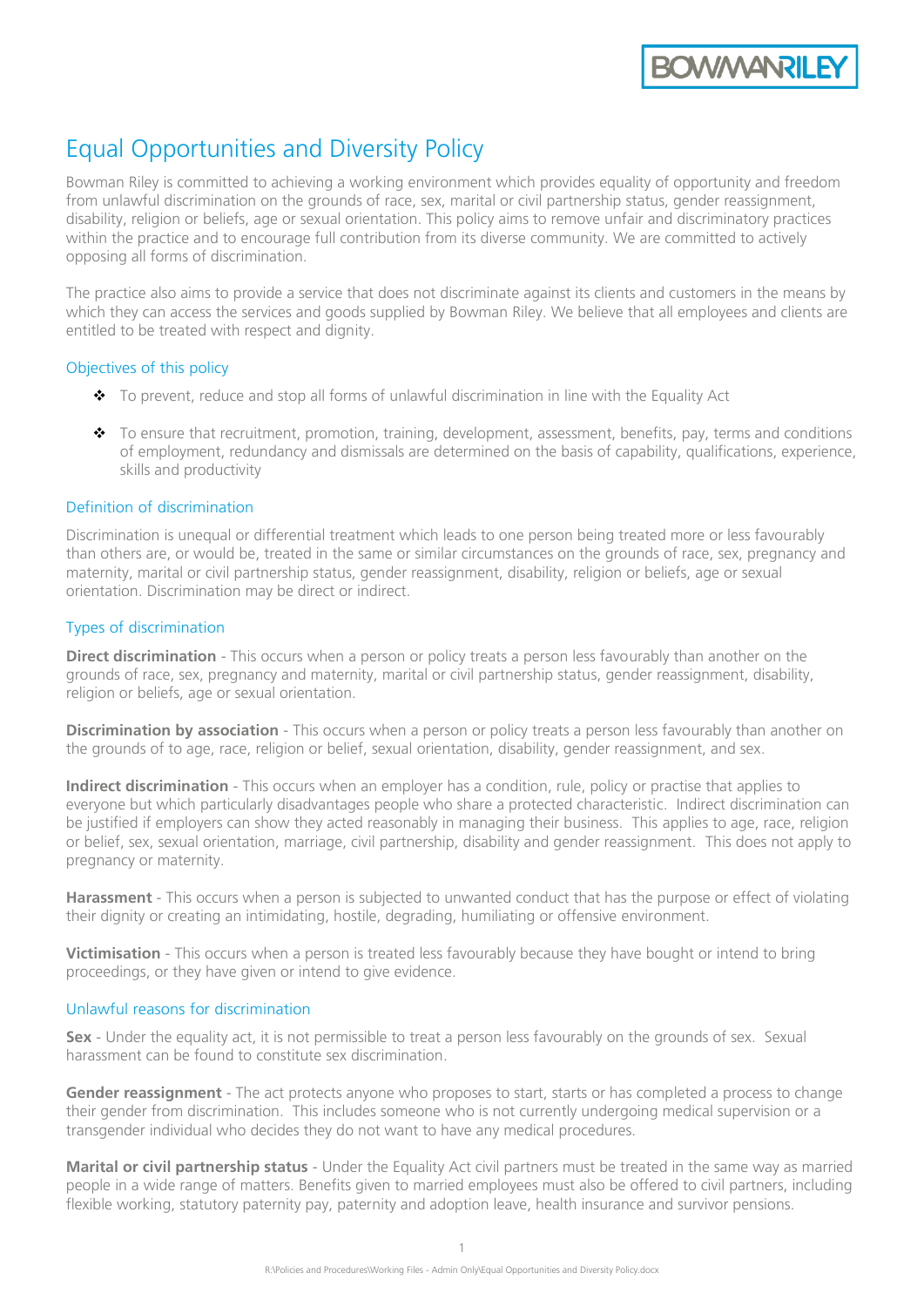**Pregnancy or maternity** - Under the Equality Act, a woman is protected against discrimination on the grounds of pregnancy and maternity during the period of her pregnancy and any [statutory maternity leave](http://www.freelanceadvisor.co.uk/go-freelance-guide/maternity-leave-and-pay/) to which she is entitled. During this period, pregnancy and maternity discrimination cannot be treated as sex discrimination.

**BOWWANRILE** 

Age – It is not permissible to treat a person less favourably because of their age. This does not currently apply to the calculation of redundancy payments.

**Disability** - It is not permissible to treat a disabled person less favourably than a non-disabled person. Reasonable adjustments must be made to give disabled people as much access to any services and ability to be employed, trained, or promoted as a non-disabled person.

**Race** - It is not permissible to treat a person less favourably because of their race, the colour of their skin, their nationality or their ethnic origin.

**Sexual orientation** - It is not permissible to treat a person less favourably because of their sexual orientation. For example, an employer cannot refuse to employ a person because they are homosexual, heterosexual or bisexual.

**Religion or belief** - It is not permissible to treat a person less favourably because of their religious beliefs or their religion or their lack of any religion or belief.

#### Reasonable adjustments

We will actively seek to make reasonable adjustments, where there is a need to ensure that a disabled person has the same access to everything as a non-disabled person, as far as is reasonable. We will take positive and proactive steps to remove, reduce or prevent the obstacles faced by a disabled individual, as far as is reasonable.

#### Responsibility for the implementation of this policy

Employees, subcontractors and agents of Bowman Riley are required to act in a way that does not subject any other employees or clients to direct, discrimination by association or indirect discrimination, harassment or victimisation on the grounds of their sex, gender reassignment, marital or civil partnership status, pregnancy or maternity, age, disability, race, sexual orientation, religion or beliefs.

The co-operation of all employees is essential for the success of this policy. Senior employees are expected to follow this policy and to try to ensure that all employees, subcontractors and agents do the same.

Employees may be held independently and be individually liable for their discriminatory acts by the practice and in some circumstances, an employment tribunal may order them to pay compensation to the person who has suffered as a result of the discriminatory act.

We take responsibility for achieving the objectives of this policy, and endeavours to ensure compliance with relevant legislation and codes of practice.

#### Employees engaging in discriminatory conduct

Behaviour or actions found to be contrary to this policy and the general spirit of the laws on which it is based will be considered as a serious disciplinary matter. In the most severe of cases, the employee responsible may face dismissal. Any such employees will have the right to appeal against such a summary dismissal by following the practices grievance procedure.

Discrimination leads to an unpleasant and non-productive work environment. No employee has the right to discriminate against another. If an employee is executing the practices policy that may be indirectly discriminatory, the practice will not typically hold the employee responsible for any negative effects of that policy. Employees should inform HR or a director if they become aware of any discriminatory effects that a policy may have.

If a grievance is received by the practice that cites the actions of an employee have been discriminatory against another member of staff, the practice will deal with the breach of policy through the disciplinary procedure.